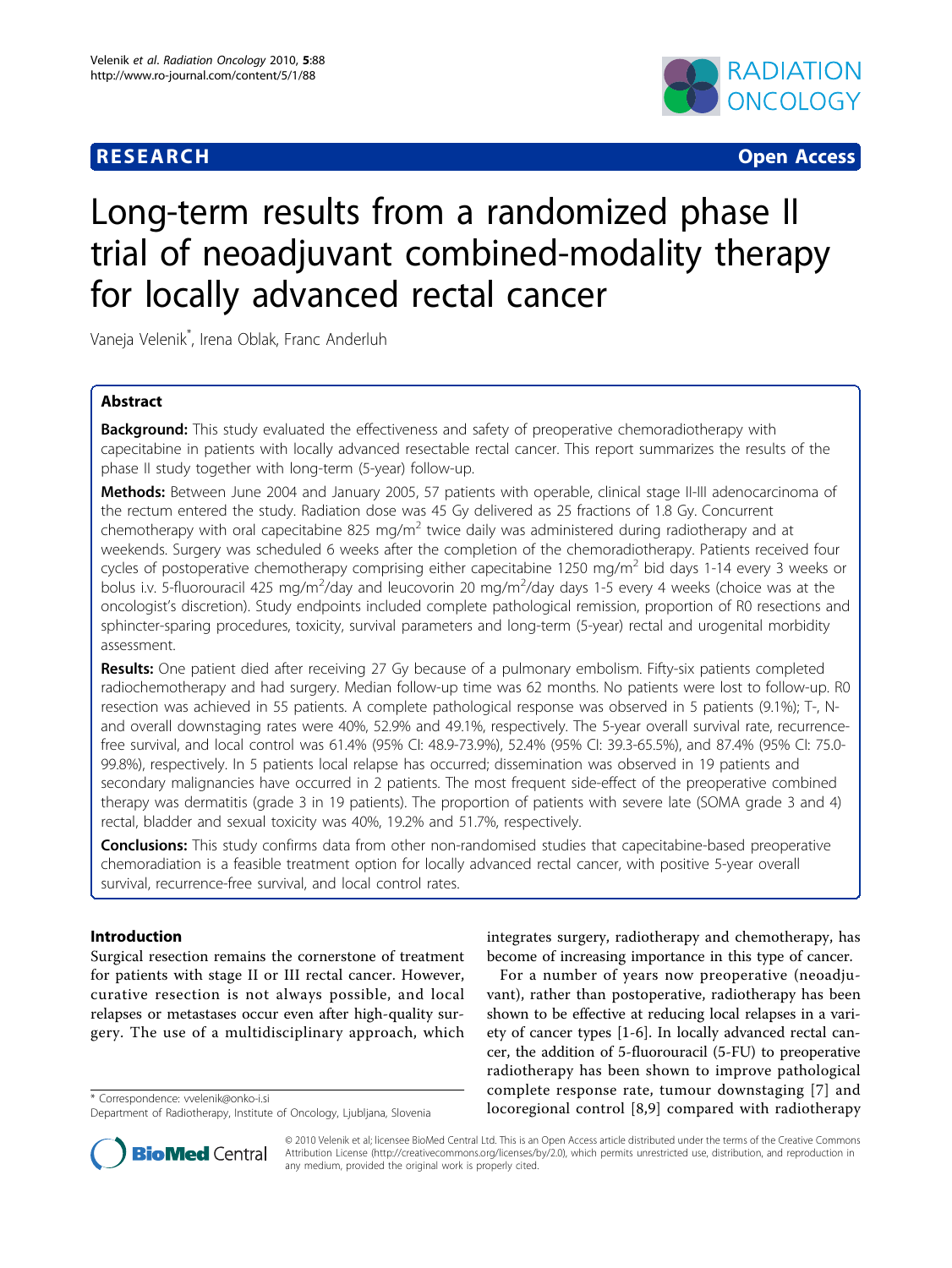alone. Furthermore, preoperative chemoradiotherapy improves locoregional control with less toxicity when compared with postoperative radiochemotherapy [[10](#page-6-0)]. Thus, preoperative radiochemotherapy with continuous infusional 5-FU has become the standard of care in rectal cancer, especially in tumours of the lower and middle rectum.

The oral fluoropyrimidine capecitabine has demonstrated efficacy comparable with intravenous 5-FU in metastatic colorectal cancer as well as in the adjuvant setting in colon cancers [[11-15\]](#page-6-0). Capecitabine has also been investigated in a variety of protocols in rectal and other gastrointestinal cancers in combination with radiotherapy [[16\]](#page-7-0), with equivalence of capecitabine plus radiotherapy and 5-FU plus radiotherapy as preoperative therapy in locally advanced rectal cancer being demonstrated in the systematic review by Saif et al. [[17](#page-7-0)].

A recent retrospective analysis from a single centre compared preoperative capecitabine to infusional 5-FU, combined with radiotherapy: once again, capecitabine showed more favourable results and higher downstaging rates [\[18](#page-7-0)].

The aim of this study was to evaluate the effectiveness and safety of preoperative chemoradiotherapy with capecitabine in patients with locally advanced rectal cancer. Here we summarize the results of the phase II study together and provide long-term (5-year) follow-up data.

# Patients and Methods

#### Design and inclusion criteria

The trial design, eligibility criteria, treatment and initial outcome variables have been published previously in detail [[19](#page-7-0)]. In brief, the trial included patients with histologically confirmed locally advanced non-metastatic resectable rectal cancer. Inclusion criteria were clinical stage II or III [UICC TNM classification]; no prior radiotherapy and/or chemotherapy; World Health Organization (WHO) performance status <2; age at diagnosis of ≥18 years; and adequate bone marrow, liver, renal and cardiac function (no history of ischemic heart disease). A history of prior malignancy other than nonmelanoma skin cancer or in situ carcinoma of the cervix rendered the patient ineligible.

Prior to treatment, all patients received detailed oral and written information on the treatment protocol and possible side effects, and signed an informed consent. The trial was approved by the ethic committees of the Institute of Oncology, Ljubljana, Slovenia and of the Republic of Slovenia and was in agreement with the Declaration of Helsinki.

#### Treatment protocol

Radiotherapy was delivered using 15 MV photon beams and four-field box technique, once per day, 5 days a

week for 5 weeks. The small pelvis received 45 Gy in 25 fractions over 5 weeks. Three-dimensional CT-based treatment planning was performed. Patients were treated in the prone position with a full bladder during irradiation, and no devices were used to displace the small bowel out of the irradiated volume. A multileaf collimator was used for shaping the fields and for the protection of normal tissues.

Chemotherapy with capecitabine was administered concomitantly with radiotherapy at a dose of 825 mg/  $m<sup>2</sup>$  twice daily (bid) during the whole period of radiotherapy (days 1-33) without weekend breaks. Capecitabine doses were given 12 hours apart with one of the doses being taken 2 hours prior to irradiation. If radiotherapy was interrupted chemotherapy was not administered.

Definitive surgery was scheduled 6 weeks after the completion of the chemoradiotherapy. Surgical management included a sphincter preservation approach whenever possible, using the total mesorectal excision technique.

Four courses of chemotherapy were planned postoperatively. This comprised either capecitabine 1250 mg/m<sup>2</sup> bid on days 1 to 14 every 3 weeks for 4 cycles or bolus i.v. 5-fluorouracil  $425 \text{ mg/m}^2/\text{day}$  and leucovorin 20 mg/m<sup>2</sup>/day on days 1 to 5 of each cycle repeated every 4 weeks. The choice of post-operative chemotherapy was left to the oncologist's discretion.

During preoperative treatment, patients were evaluated weekly for acute toxicity and compliance with the protocol. Clinical examination and complete blood count were performed and body weight was measured. Toxic side effects were assessed according to National Cancer Institute Common Toxicity Criteria (NCI-CTC) (version 2.0) [[20](#page-7-0)]. Patients were followed every three month for the first two years after the last cycle of adjuvant chemotherapy and thereafter every six month up to 5th year.

The primary endpoint of the study was pathological complete response (pCR) rate. Secondary endpoints included the proportion of R0 resections, sphincter-sparing procedures, toxicity evaluation, survival parameters and long-term rectal and urogenital morbidity assessment. To assess long-term rectal and urogenital morbidity, all patients still alive, without recurrence of the disease and with a minimum follow up of 1 year were asked to complete a questionnaire about their rectal, voiding and sexual function, which was assessed using the Subjective, Objective, Management and Analytic/Late Effects on Normal Tissues scale (SOMA/LENT) [[21](#page-7-0)].

#### **Statistics**

The study aimed to evaluate whether a 12% pCR rate could be produced using this treatment approach.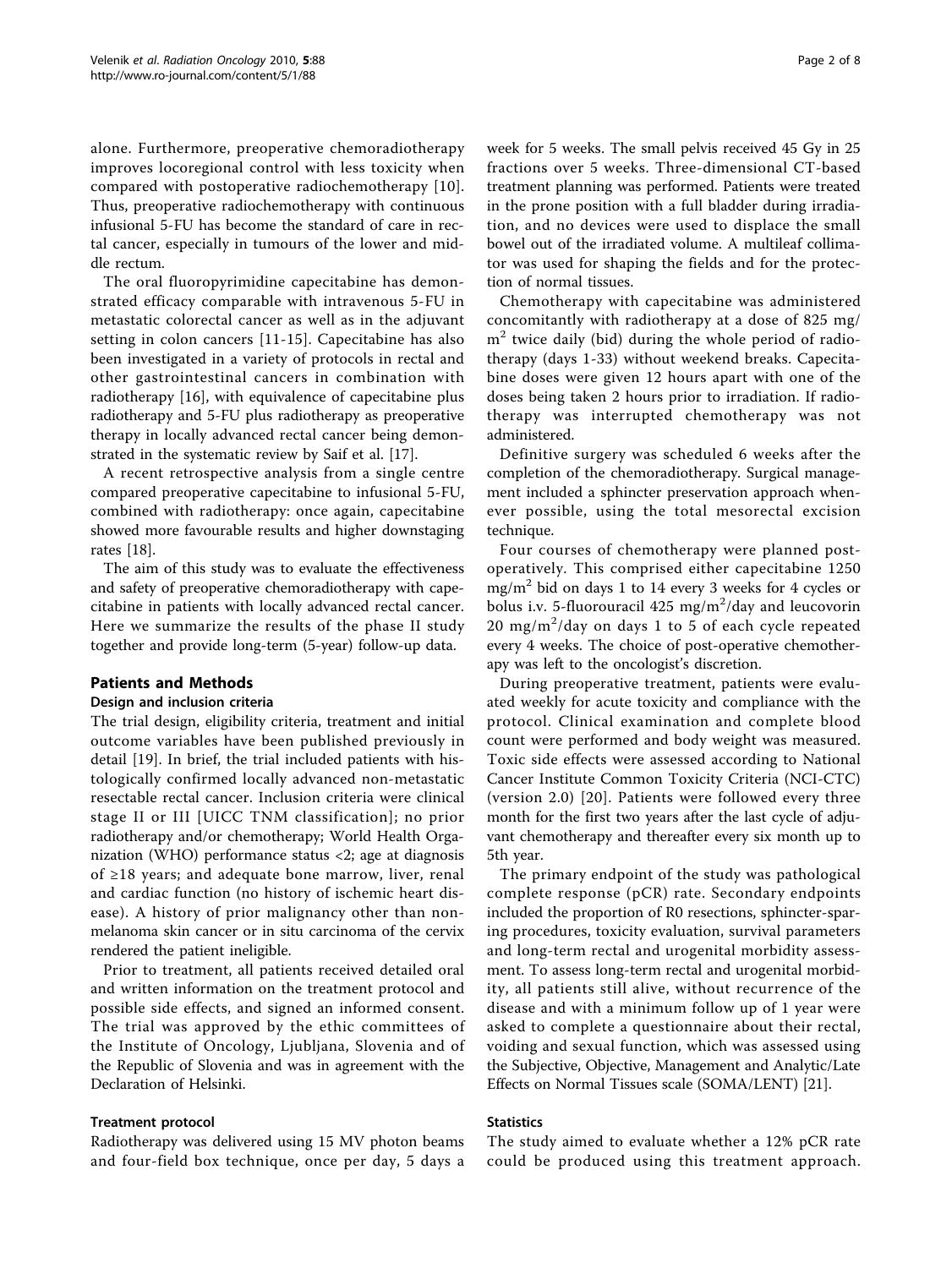Setting 4% as the lowest pCR rate of interest, and with an alpha error of 5% and a power of 80%, at least 55 evaluable patients were needed.

Overall survival was defined as the time from inclusion to the date of death from any cause or to the date of last follow-up. Relapse-free survival was defined as the time from inclusion to the first occurrence of disease relapse (local or distant), death or date of last follow-up.

The Kaplan-Meier method was used to estimate the rates of overall survival, relapse-free survival and local relapse-free survival. A subgroup analysis was performed regarding relapse-free survival and the parameters that were investigated included sex, age, tumour location in the rectum (low, middle, upper third), type of surgical procedure (abdominoperineal amputation, sphincter sparing), and pathological T and N status. The log-rank test was used to test the significance between the subgroups for this endpoint. The cumulative incidence approach was used to estimate the rates for disease specific mortality, local recurrence and distant metastasis.

Statistical analysis was performed using the SPSS statistical software package, version 12 (SPSS Inc., Chicago, IL, USA).

# Results

#### Patients' baseline characteristics

Between June 2004 and January 2005, 57 patients entered the study. The study population has been described elsewhere [[19\]](#page-7-0). Briefly, median age was 67 years, 75.5% were males, and 63.2% presented with stage III disease. The WHO performance status was 1 in 12.3% of patients. The median distance of the tumour from the anal verge was 5.5 cm (range 1-12 cm), and in 49.1% of patients the primary tumour was sited  $\leq 5$  cm from the anal verge. The flow of the patients through the trial is shown in Figure 1.

#### Neoadjuvant therapy

One patient died after receiving 27 Gy of radiotherapy as a result of a pulmonary embolism. The remaining 56 patients (98%) completed the preoperative chemoradiotherapy according to the treatment protocol. The

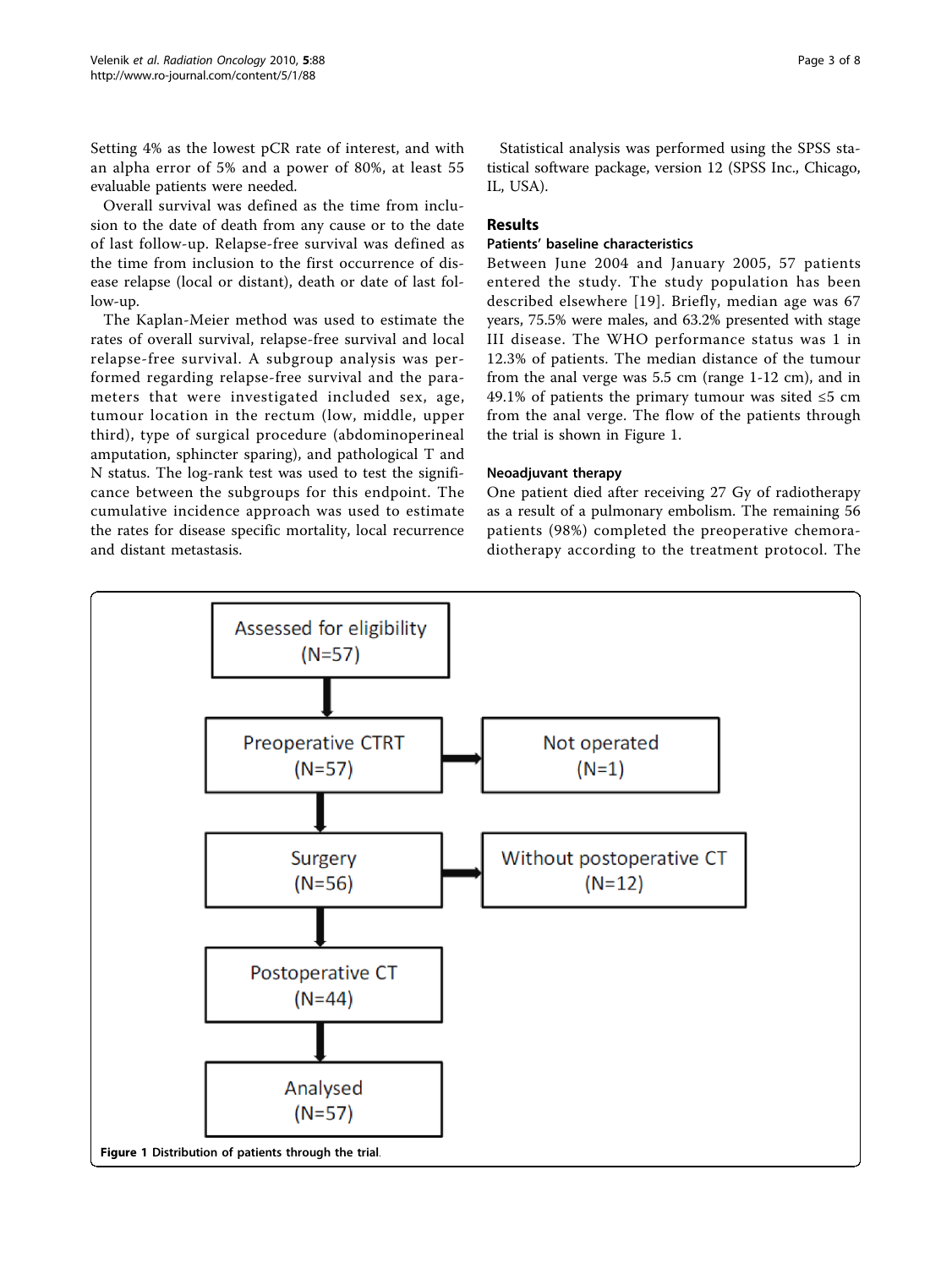<span id="page-3-0"></span>median preoperative treatment duration was 33 days. Preoperative chemoradiotherapy grade 3 toxicity comprised radiodermatitis (19/56 patients; 33.9%), diarrhea (2/56 patients; 3.6%), proctitis (1/56 patients; 1.8%), infection (1/56 patients; 1.8%), impaired heart function (1/56 patients; 1.8%), and leucopenia (1/56 patients; 1.8%).

#### Surgery

Surgery was performed following chemoradiotherapy after a median of 45 days. In one patient only explorative laparotomy was performed as the tumour was deemed to be inoperable. As determined by histopathological examination of surgical specimens, the resection was radical (R0) in 54 patients. In one patient, microscopic foci of cancer cells were found in the radial surgical margin (R1 resection). The overall sphincter preservation rate was 65.5% and in the 27 patients where the tumour was located ≤5 cm of the anal verge the rate was 37%.

Post surgery, one patient died because of sepsis during the early perioperative period. The most frequent perioperative complication was delayed wound healing (12/56 patients; 21.8%). Re-hospitalisation was necessary for 7 patients; 2 underwent another operation because of anastomotic leak and ileus, respectively. Late surgical morbidity included urosepsis ( $n = 1$ ; 1.8%), pararectal abscess ( $n = 1$ ; 1.8%), and in 3 patients reoperation was required (intra-abdominal abscess, enterocutane fistula and stoma occlusion).

Thirty-six of the 39 patients (92.3%) returned the SOMA/LENT questionnaire. The proportion of patients with severe late (SOMA grade 3 and 4) rectal, bladder and sexual toxicity was 40%, 19.2% and 51.7%, respectively. More details on late toxicity have been reported previously [\[22](#page-7-0)].

#### Tumour response

Tumour response was evaluated in 55 patients who had definitive surgery. A complete pathological response was observed in 5 patients (9.1%); T-, N- and overall downstaging rates were 40%, 52.9% and 49.1%, respectively.

#### Adjuvant chemotherapy

Eleven patients never received adjuvant chemotherapy either because of: death during the perioperative period

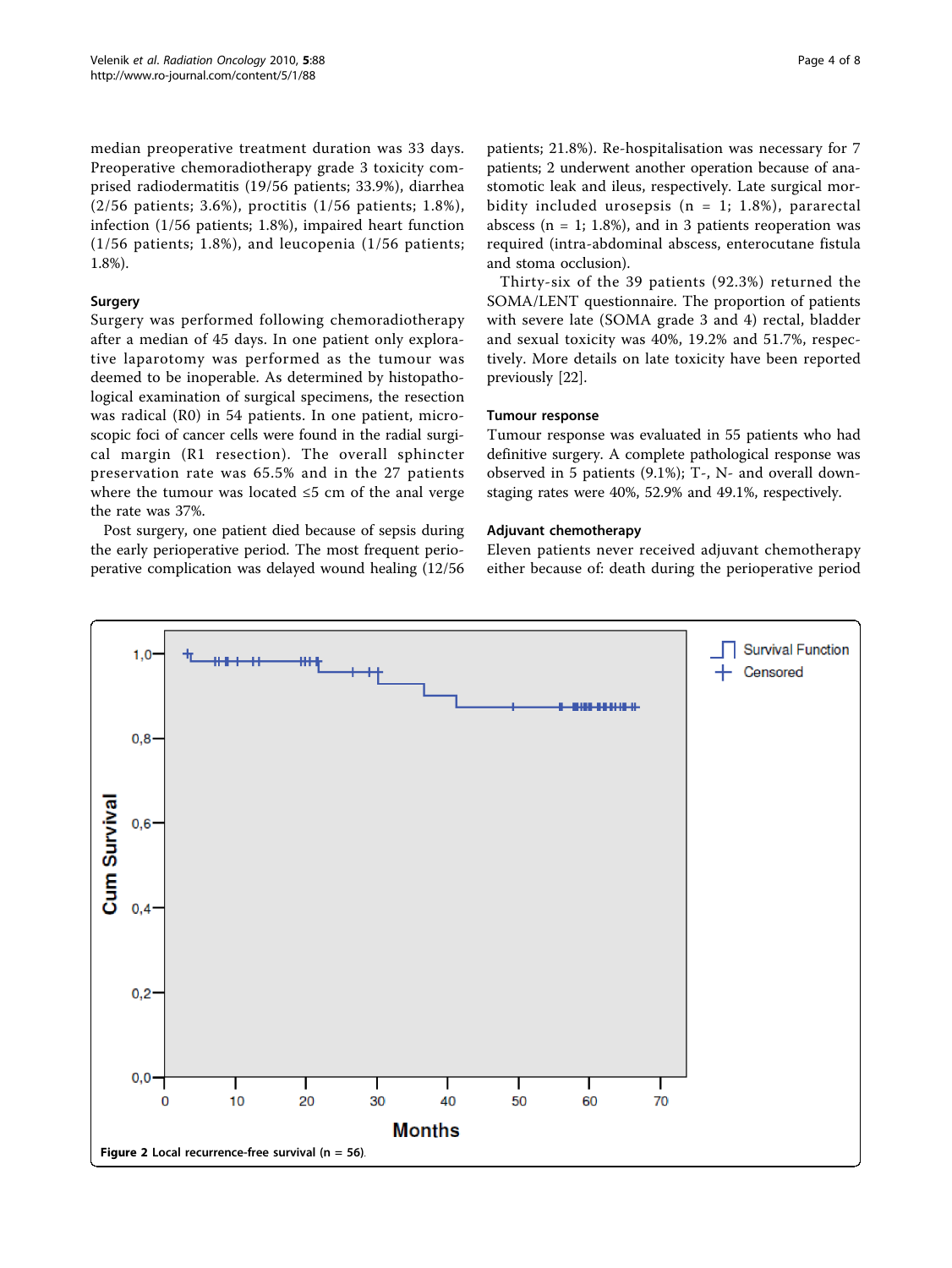for 1 patient (1.8%); cardiotoxicity experienced in preoperative treatment in 1 patient (1.8%); postoperative pathological echocardiogram in 1 patient (1.8%); surgical complications in 5 patients (9%); and time from operation more than 8 weeks in 3 patients (5.5%). Postoperative chemotherapy was administered to 44 of 55 radically operated patients (80%); 18/44 (40.9%) patients received bolus 5-fluorouracil/leucovorin (5-fluorouracil 425 mg/m<sup>2</sup> plus leucovorin 20 mg/m<sup>2</sup> for 5 days, every 28 days) - 17 patients received 4 cycles and 1 patient received 3 cycles because of a grade 3urinary infection; 26/44 patients (59.1%) received capecitabine 1250 mg/ m² for 14 days, every 21 days - 16 patients received 4 cycles, 1 patient received 1 cycle because of grade 3cardiotoxicity and 1 patient received 3 cycles because of prolonged grade 2 leukopenia. Eleven (20%) radically operated patients did not received postoperative chemotherapy. The choice of chemotherapy regimen was at the discretion of the investigator.

# Treatment outcome

The median follow-up time for patients still alive in this trial was 62 months. The median time to disease recurrence was 19.5 months (range: 3.3-58 months). The pattern of first recurrence was predominantly distant metastases, which were observed in 18 patients (33.3%). Local progression was the site of failure in 4 patients (7.4%), whereas 1 patient (1.8%) had synchronous local and distant disease. The 5-year local control rate was 87.4% (95% CI: 75.0-99.8) (Figure [2\)](#page-3-0). In 5 patients local relapse occurred; dissemination was observed in 19 patients and secondary malignancies occurred in 2 patients. Nineteen patients (35.2%) developed distant metastases of which two were discovered during surgery. The latest local and distant failures were observed after 42 and 58 months, respectively. Relapsefree survival rate was 52.4% (95% CI: 39.3-65.5) (Figure 3). It was found that survival was independent of gender  $(p = 0.47)$ , age  $(p = 0.58)$ , tumour location in the rectum  $(p = 0.32)$ , type of operation  $(p = 0.22)$  and pathological T status ( $p = 0.35$ ), but it was significantly better in patients with pathological negative nodes than in patients with positive nodes  $(66.5\% \text{ vs. } 36.4\%; \text{ p} = 0.01).$ As of April 2010, 22 patients (38.6%) of the entire study population have died. One patient (1.8%) died of treatment complications, 15 (26.3%) died of rectal cancer, 1

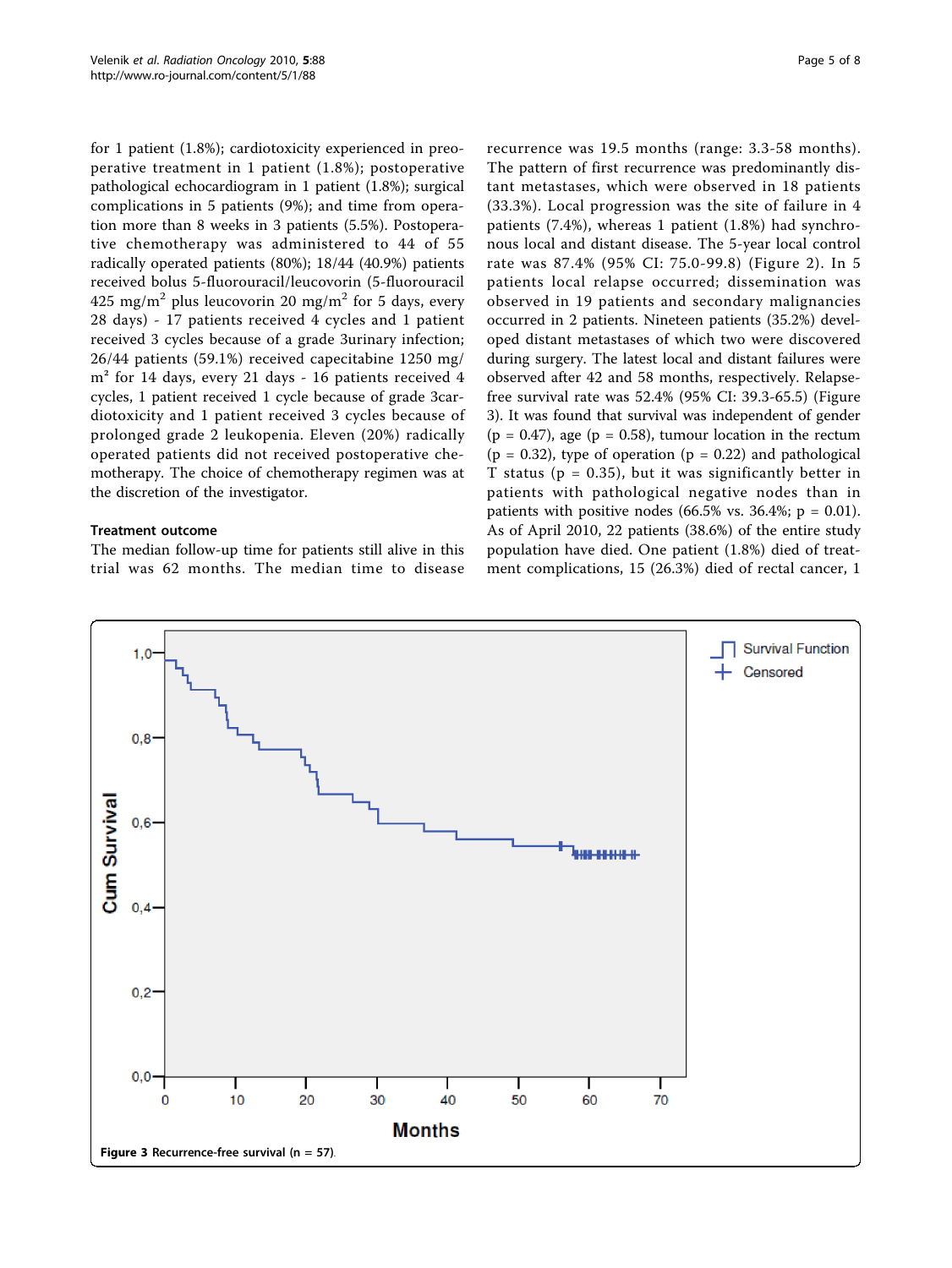(1.8%) of a second primary cancer and the remaining 5 patients of other causes (8.7%). The 5-year overall survival rate was 61.4% (95% CI: 48.9-73.9) (Figure 4).

# **Discussion**

Patients with locally advanced stage II/III rectal cancer should preferably receive some form of neoadjuvant treatment to downstage the tumour and enable a potentially curative resection. Fluoropyrimidine-based chemoradiation is currently a well-accepted approach in the management of locally advanced rectal cancer with several retrospective and prospective trials suggesting that preoperative capecitabine is at least equivalent to infusional 5-FU when combined with radiotherapy, and may improve tumour downstaging. Since 2009, capecitabine has been recommended by the US National Comprehensive Cancer Network as an acceptable alternative to 5-FU in this setting [\[20\]](#page-7-0).

In the initial part of this study the complete pathological response rate was 9.1%, tumour (T), lymph nodes (N), and overall downstaging rates were 40%, 52.9%, and 49.1%, respectively, the total sphincter preservation rate was 65.5% (36 out of 55 patients) and the rate in 27 patients with tumours located within 5 cm of the anal opening was 37% (10 out of 27 patients) [[19](#page-7-0)]. These findings are similar to some other studies using singleagent capecitabine, such as Dunst et al. [[23\]](#page-7-0) and Craven et al [[24](#page-7-0)] where the complete pathological response rates were 7% and 9%, respectively; that said, in small studies with oral capecitabine the complete pathological response rate has ranged from 0 to 31% [[23](#page-7-0)-[39](#page-7-0)], while in the study by Kim et al. [[40](#page-7-0)], which is one of the largest studies to date, the rate was 12%. It is noteworthy that the findings from this study are comparable to studies using single-agent 5-FU [[41\]](#page-7-0).

Overall, a number of phase II studies with comparable designs to that used here have shown favorable toxicity profiles and pathological complete response rates with capecitabine chemoradiotherapy [[25](#page-7-0)-[39](#page-7-0)]. Thus, these studies have shown comparable results suggesting that the combination of capecitabine and pelvic radiation is safe and effective and that capecitabine can replace continuous infusional 5-FU. The toxicity of the combination of capecitabine chemotherapy and radiotherapy was low, as expected, and has been reported elsewhere [\[22](#page-7-0)]. The most frequent side-effect of the preoperative combined

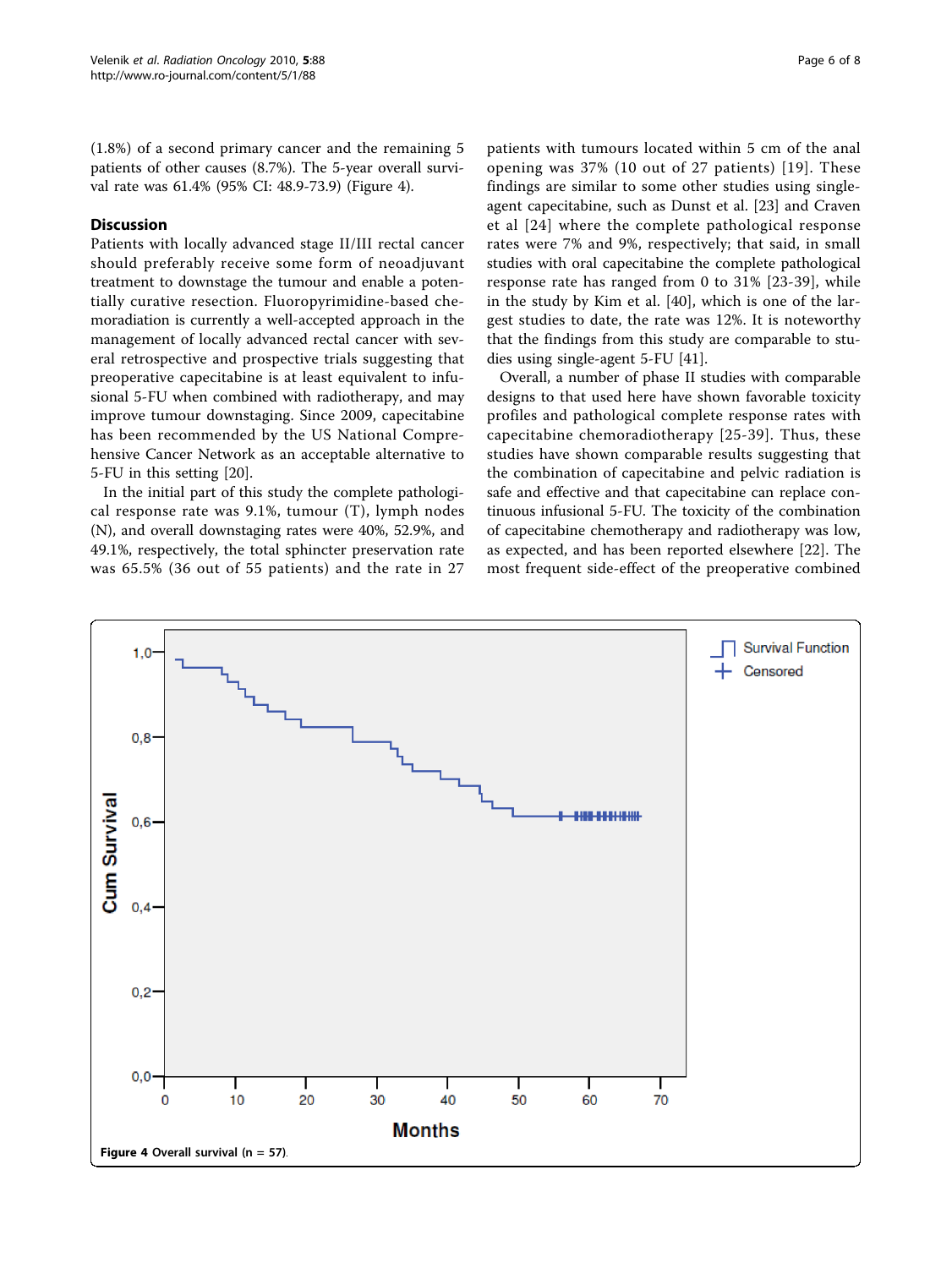<span id="page-6-0"></span>therapy was dermatitis (grade 3 in 19 patients). These safety data compare favorably with the results of other phase I/II studies in rectal cancers. Long-term toxicity found the proportion of patients with severe late (SOMA grade 3 and 4) rectal, bladder and sexual toxicity was 40%, 19.2% and 51.7%, respectively.

In 2008, Dunst et al. [\[23](#page-7-0)] was the first to report longterm follow-up on survival and local control in patients with locally advanced rectal cancer having undergone neoadjuvant capecitabine-based chemoradiotherapy followed by surgery. Here, in what we believe to be only the second long-term follow-up, in 55 patients with locally advanced rectal cancer who underwent surgery considered curative the 5-year overall survival rate, recurrence-free survival rate, and local control rate were 61.4%, 52.4%, and 87.4%, respectively. The 5-year overall survival reported here is similar to the 65% reported by Dunst et al. [[23](#page-7-0)]. However, the rate of local recurrence reported here (12.3%) was lower than the cumulative risk of local recurrence after 5 years reported by Dunst et al. [\[21\]](#page-7-0) (17%).

While many questions regarding the use of adjuvant therapy in patients with locally advanced rectal cancer have yet to be answered, and data regarding capecitabine in this setting are limited, it is clear that capecitabine is an effective and more convenient alternative to 5-FU when combined with radiotherapy in the preoperative treatment of patients with locally advanced rectal cancer. A number of on-going trials are taking place that incorporate capecitabine as an integral part of the design with the aim to refine the management of this patient group and, as such, is likely to assume a major role in the treatment of rectal cancer in the future.

# Conclusion

The results of this long-term study confirm data from other non-randomised studies that capecitabine-based preoperative chemoradiation is a feasible treatment option for locally advanced rectal cancer, with positive 5-year overall survival, recurrence-free survival, and local control rates. Complete pathological response rates were similar to those reported with single-agent 5-FU.

#### Abbreviation

5-FU: 5-fluorouracil.

#### Authors' contributions

VV: contributions to conception and design, acquisition of data, analysis and interpretation of data; involvement in drafting and reviewing the manuscript. IO: contributions to acquisition of data. FA: contributions to acquisition of data, analysis and interpretation of data; involvement in drafting and reviewing the manuscript. All authors have read and approved the final version of the manuscript.

#### Competing interests

The authors declare that they have no competing interests.

#### Received: 3 July 2010 Accepted: 29 September 2010 Published: 29 September 2010

#### References

- 1. Cammà C, Giunta M, Fiorica F, Pagliaro L, Craxì A, Cottone M: [Preoperative](http://www.ncbi.nlm.nih.gov/pubmed/10944647?dopt=Abstract) [radiotherapy for resectable rectal cancer: A meta-analysis.](http://www.ncbi.nlm.nih.gov/pubmed/10944647?dopt=Abstract) JAMA 2000, 284:1008-1015.
- 2. Colorectal Cancer Collaborative Group: [Adjuvant radiotherapy for rectal](http://www.ncbi.nlm.nih.gov/pubmed/11684209?dopt=Abstract) [cancer: a systematic overview of 8,507 patients from 22 randomised](http://www.ncbi.nlm.nih.gov/pubmed/11684209?dopt=Abstract) [trials.](http://www.ncbi.nlm.nih.gov/pubmed/11684209?dopt=Abstract) Lancet 2001, 358:1291-1304.
- Gagel B, Piroth M, Pinkawa M, Pinkawa M, Reinartz P, Zimny M, Fischedik K, Stanzel S, Breuer C, Skobel E, Asadpour B, Schmachtenberg A, Buell U, Eble MJ: [Gemcitabine concurrent with thoracic radiotherapy after](http://www.ncbi.nlm.nih.gov/pubmed/16673059?dopt=Abstract) [induction chemotherapy with gemcitabine/vinorelbine in locally](http://www.ncbi.nlm.nih.gov/pubmed/16673059?dopt=Abstract) [advanced non-small cell lung cancer. A phase I study.](http://www.ncbi.nlm.nih.gov/pubmed/16673059?dopt=Abstract) Strahlenther Onkol 2006, 182:263-269.
- 4. Kortmann B, Reimer T, Gerber B, Klautke G, Fietkau R: [Concurrent](http://www.ncbi.nlm.nih.gov/pubmed/16703286?dopt=Abstract) [radiochemotherapy of locally recurrent or advanced sarcomas of the](http://www.ncbi.nlm.nih.gov/pubmed/16703286?dopt=Abstract) [uterus.](http://www.ncbi.nlm.nih.gov/pubmed/16703286?dopt=Abstract) Strahlenther Onkol 2006, 182:318-324.
- 5. Rades D, Schulte R, Yekebas EF, Homann N, Schild SE, Dunst J: [Radio](http://www.ncbi.nlm.nih.gov/pubmed/17225940?dopt=Abstract) [\(chemo\)therapy plus resection versus radio\(chemo\)therapy alone for the](http://www.ncbi.nlm.nih.gov/pubmed/17225940?dopt=Abstract) [treatment of stage III esophageal cancer.](http://www.ncbi.nlm.nih.gov/pubmed/17225940?dopt=Abstract) Strahlenther Onkol 2007, 183:10-16.
- 6. Semrau S, Gerber B, Reimer T, Klautke G, Fietkau R: [Concurrent](http://www.ncbi.nlm.nih.gov/pubmed/17013573?dopt=Abstract) [radiotherapy and taxane chemotherapy in patients with locoregional](http://www.ncbi.nlm.nih.gov/pubmed/17013573?dopt=Abstract) [recurrence of breast cancer.](http://www.ncbi.nlm.nih.gov/pubmed/17013573?dopt=Abstract) Strahlenther Onkol 2006, 182:596-603.
- 7. Bosset JF, Calais G, Mineur L, Maingon P, Radosevic-Jelic L, Daban A, Bardet E, Beny A, Briffaux A, Collette L: [Enhanced tumorocidal effect of](http://www.ncbi.nlm.nih.gov/pubmed/16009958?dopt=Abstract) [chemotherapy with preoperative radiotherapy for rectal cancer:](http://www.ncbi.nlm.nih.gov/pubmed/16009958?dopt=Abstract) [preliminary results - EORTC 22921.](http://www.ncbi.nlm.nih.gov/pubmed/16009958?dopt=Abstract) J Clin Oncol 2005, 23:5620-5627.
- 8. Bosset JF, Collette L, Calais G, Mineur L, Maingon P, Radosevic-Jelic L, Daban A, Bardet E, Beny A, Ollier JC, EORTC Radiotherapy Group Trial 22921: [Chemotherapy with preoperative radiotherapy in rectal cancer.](http://www.ncbi.nlm.nih.gov/pubmed/16971718?dopt=Abstract) N Engl J Med 2006, 355:1114-1123.
- 9. Gérard JP, Conroy T, Bonnetain F, Bouché O, Chapet O, Closon-Dejardin MT, Untereiner M, Leduc B, Francois E, Maurel J, Seitz JF, Buecher B, Mackiewicz R, Ducreux M, Bedenne L: [Preoperative radiotherapy with or](http://www.ncbi.nlm.nih.gov/pubmed/17008704?dopt=Abstract) [without concurrent fluorouracil and leucovorin in T3-4 rectal cancers:](http://www.ncbi.nlm.nih.gov/pubmed/17008704?dopt=Abstract) [results of FFCD 9203.](http://www.ncbi.nlm.nih.gov/pubmed/17008704?dopt=Abstract) J Clin Oncol 2006, 24:4620-4625.
- 10. Sauer R, Becker H, Hohenberger W, Rödel C, Wittekind C, Fietkau R, Martus P, Tschmelitsch J, Hager E, Hess CF, Karstens JH, Liersch T, Schmidberger H, Raab R, German Rectal Cancer Study Group: [Preoperative](http://www.ncbi.nlm.nih.gov/pubmed/15496622?dopt=Abstract) [versus postoperative chemoradiotherapy for rectal cancer.](http://www.ncbi.nlm.nih.gov/pubmed/15496622?dopt=Abstract) N Engl J Med 2004, 351:1731-1740.
- 11. Bajetta E, Beretta E, Di Bartolomeo M, Mariani L, Valvo F, Ferrario E, Mancin M, Dognini G, Buzzoni R: [Capecitabine chemoradiation for rectal](http://www.ncbi.nlm.nih.gov/pubmed/16572898?dopt=Abstract) [cancer after curative surgery.](http://www.ncbi.nlm.nih.gov/pubmed/16572898?dopt=Abstract) J Chemother 2006, 18:85-89.
- 12. Cassidy J, Twelves C, Van Cutsem E, Hoff P, Bajetta E, Boyer M, Bugat R, Burger U, Garin A, Graeven U, McKendric J, Maroun J, Marshall J, Osterwalder B, Pérez-Manga G, Rosso R, Rougier P, Schilsky RL, Capecitabine Colorectal Cancer Study Group: [First-line oral capecitabine](http://www.ncbi.nlm.nih.gov/pubmed/12056707?dopt=Abstract) [therapy in metastatic colorectal cancer: a favorable safety profile](http://www.ncbi.nlm.nih.gov/pubmed/12056707?dopt=Abstract) [compared with intravenous 5-fluorouracil/leucovorin.](http://www.ncbi.nlm.nih.gov/pubmed/12056707?dopt=Abstract) Ann Oncol 2002, 13:566-575.
- 13. Twelves C, Wong A, Nowacki MP, Abt M, Burris H, Carrato A, Cassidy J, Cervantes A, Fagerberg J, Georgoulias V, Husseini F, Jodrell D, Koralewski P, Kröning H, Maroun J, Marschner N, McKendrick J, Pawlicki M, Rosso R, Schüller J, Seitz JF, Stabuc B, Tujakowski J, Van Hazel G, Zaluski J, Scheithauer W: [Capecitabine as adjuvant treatment for stage III colon](http://www.ncbi.nlm.nih.gov/pubmed/15987918?dopt=Abstract) [cancer.](http://www.ncbi.nlm.nih.gov/pubmed/15987918?dopt=Abstract) N Engl J Med 2005, 352:2696-2704.
- 14. Van Cutsem E, Findlay M, Osterwalder B, Kocha W, Dalley D, Pazdur R, Cassidy J, Dirix L, Twelves C, Allman D, Seitz JF, Schölmerich J, Burger HU, Verweij J: [Capecitabine, an oral fluoropyrimidine carbamate with](http://www.ncbi.nlm.nih.gov/pubmed/10715306?dopt=Abstract) [substantial activity in advanced colorectal cancer: results of a](http://www.ncbi.nlm.nih.gov/pubmed/10715306?dopt=Abstract) [randomized phase II study.](http://www.ncbi.nlm.nih.gov/pubmed/10715306?dopt=Abstract) J Clin Oncol 2000, 18:1337-1345.
- 15. Van Cutsem E, Hoff PM, Harper P, Bukowski RM, Cunningham D, Dufour P, Graeven U, Lokich J, Madajewicz S, Maroun JA, Marshall JL, Mitchell EP, Perez-Manga G, Rougier P, Schmiegel W, Schoelmerich J, Sobrero A, Schilsky RL: [Oral capecitabine vs intravenous 5-fluorouracil and](http://www.ncbi.nlm.nih.gov/pubmed/15026800?dopt=Abstract) [leucovorin: integrated efficacy data and novel analyses from two large,](http://www.ncbi.nlm.nih.gov/pubmed/15026800?dopt=Abstract) [randomized, phase III trials.](http://www.ncbi.nlm.nih.gov/pubmed/15026800?dopt=Abstract) Br J Cancer 2004, 90:1190-1197.